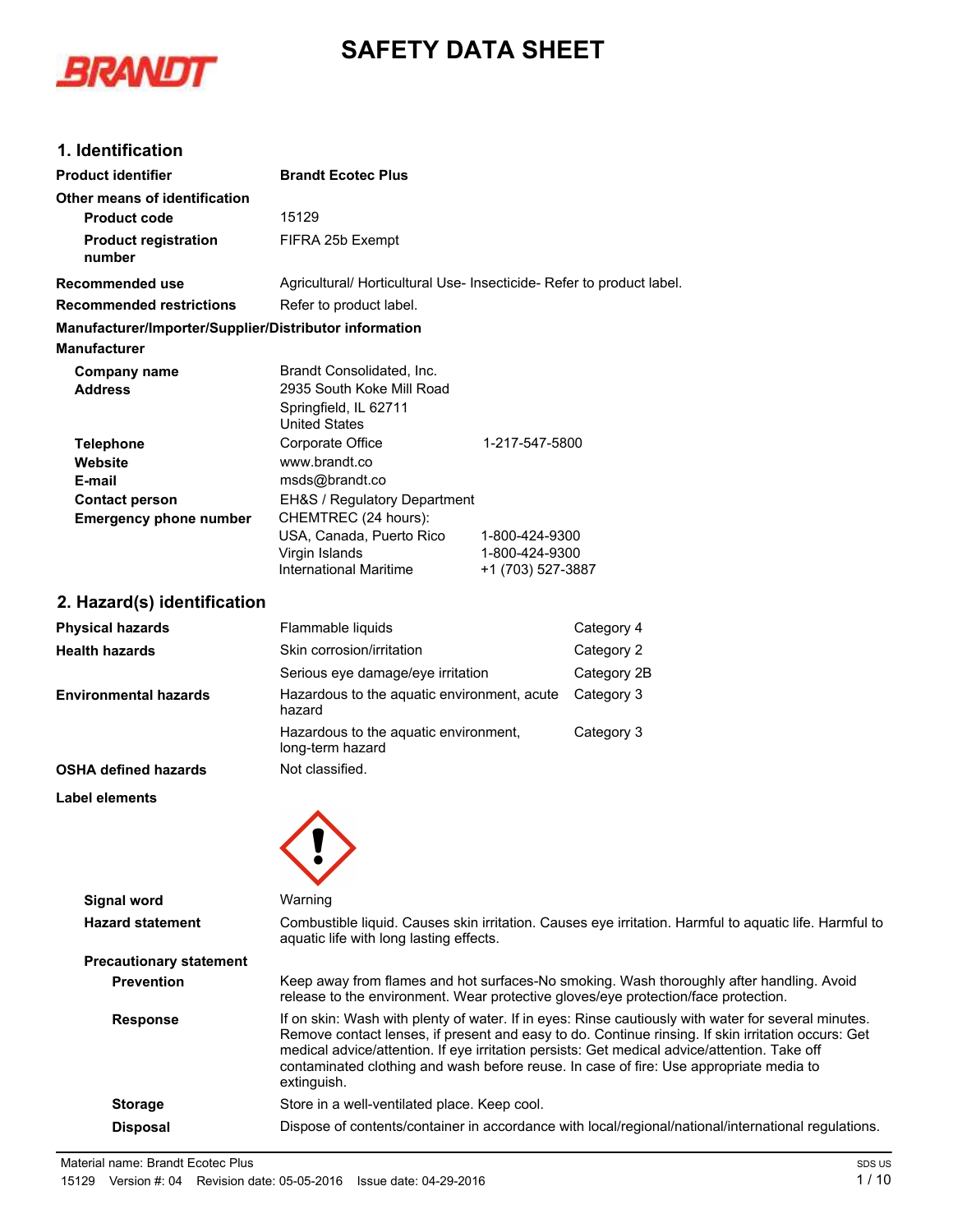## **3. Composition/information on ingredients**

**Mixtures**

| <b>Chemical name</b>                     | <b>Common name and synonyms</b> | <b>CAS number</b> | %          |
|------------------------------------------|---------------------------------|-------------------|------------|
| Lactic Acid, n-butyl ester               |                                 | 138-22-7          | $40 - 50*$ |
| Rosemary Oil                             |                                 | 8000-25-7         | 10         |
| Geraniol                                 |                                 | 106-24-1          | 5          |
| Isopropanol                              |                                 | 67-63-0           | $1 - 5.3*$ |
| Peppermint Oil                           |                                 | 8006-90-4         | 2          |
| Vanallin                                 |                                 | 121-33-5          | $< 0.1*$   |
| Other components below reportable levels |                                 |                   | $30 - 40$  |

\*Designates that a specific chemical identity and/or percentage of composition has been withheld as a trade secret.

#### **4. First-aid measures Inhalation** Move to fresh air. Call a physician if symptoms develop or persist. Remove contaminated clothing. Wash with plenty of soap and water. If skin irritation occurs: Get medical advice/attention. Wash contaminated clothing before reuse. **Skin contact** Immediately flush eyes with plenty of water for at least 15 minutes. Remove contact lenses, if present and easy to do. Continue rinsing. Get medical attention if irritation develops and persists. **Eye contact Ingestion Rinse mouth. Get medical attention if symptoms occur.** Headache. Nausea, vomiting. Irritation of eyes. Exposed individuals may experience eye tearing, redness, and discomfort. Skin irritation. May cause redness and pain. **Most important symptoms/effects, acute and delayed** Provide general supportive measures and treat symptomatically. Keep victim under observation. Symptoms may be delayed. **Indication of immediate medical attention and special treatment needed** Ensure that medical personnel are aware of the material(s) involved, and take precautions to protect themselves. **General information 5. Fire-fighting measures**

| Suitable extinguishing media                                     | Water fog. Foam. Dry chemical powder. Carbon dioxide (CO2).                                                                                                       |
|------------------------------------------------------------------|-------------------------------------------------------------------------------------------------------------------------------------------------------------------|
| Unsuitable extinguishing<br>media                                | Do not use water jet as an extinguisher, as this will spread the fire.                                                                                            |
| Specific hazards arising from<br>the chemical                    | The product is combustible, and heating may generate vapors which may form explosive vapor/air<br>mixtures. During fire, gases hazardous to health may be formed. |
| Special protective equipment<br>and precautions for firefighters | Self-contained breathing apparatus and full protective clothing must be worn in case of fire.                                                                     |
| Fire fighting<br>equipment/instructions                          | In case of fire and/or explosion do not breathe fumes. Move containers from fire area if you can do<br>so without risk.                                           |
| <b>Specific methods</b>                                          | Use standard firefighting procedures and consider the hazards of other involved materials.                                                                        |
| <b>General fire hazards</b>                                      | Combustible liquid.                                                                                                                                               |

#### **6. Accidental release measures**

Keep unnecessary personnel away. Keep people away from and upwind of spill/leak. Eliminate all ignition sources (no smoking, flares, sparks, or flames in immediate area). Wear appropriate protective equipment and clothing during clean-up. Do not touch damaged containers or spilled material unless wearing appropriate protective clothing. Ensure adequate ventilation. Local authorities should be advised if significant spillages cannot be contained. For personal protection, see section 8 of the SDS. **Personal precautions, protective equipment and emergency procedures**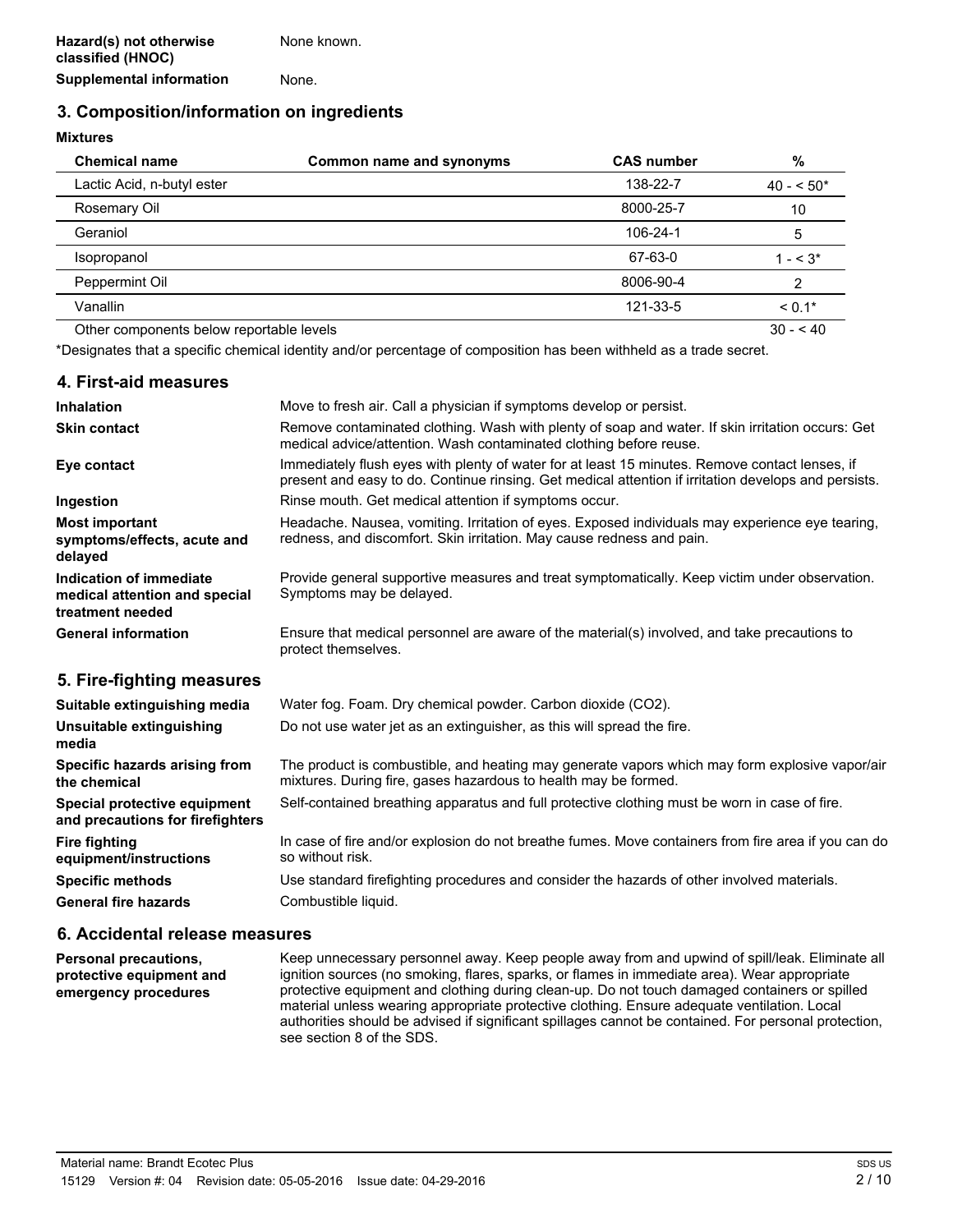| <b>Methods and materials for</b><br>containment and cleaning up | Eliminate all ignition sources (no smoking, flares, sparks, or flames in immediate area). Keep<br>combustibles (wood, paper, oil, etc.) away from spilled material. This material is classified as a<br>water pollutant under the Clean Water Act and should be prevented from contaminating soil or<br>from entering sewage and drainage systems which lead to waterways. |  |  |
|-----------------------------------------------------------------|----------------------------------------------------------------------------------------------------------------------------------------------------------------------------------------------------------------------------------------------------------------------------------------------------------------------------------------------------------------------------|--|--|
|                                                                 | Large Spills: Stop the flow of material, if this is without risk. Dike the spilled material, where this is<br>possible. Use a non-combustible material like vermiculite, sand or earth to soak up the product<br>and place into a container for later disposal. Following product recovery, flush area with water.                                                         |  |  |
|                                                                 | Small Spills: Absorb with earth, sand or other non-combustible material and transfer to containers<br>for later disposal. Wipe up with absorbent material (e.g. cloth, fleece). Clean surface thoroughly to<br>remove residual contamination.                                                                                                                              |  |  |
| <b>Environmental precautions</b>                                | Never return spills to original containers for re-use. For waste disposal, see section 13 of the SDS.<br>Avoid release to the environment. Inform appropriate managerial or supervisory personnel of all<br>environmental releases. Prevent further leakage or spillage if safe to do so. Avoid discharge into<br>drains, water courses or onto the ground.                |  |  |
| 7. Handling and storage                                         |                                                                                                                                                                                                                                                                                                                                                                            |  |  |
| <b>Precautions for safe handling</b>                            | Keep away from open flames, hot surfaces and sources of ignition. When using do not smoke.<br>Avoid contact with eyes, skin, and clothing. Avoid prolonged exposure. Provide adequate<br>ventilation. Wear appropriate personal protective equipment. Avoid release to the environment.<br>Observe good industrial hygiene practices.                                      |  |  |
| Conditions for safe storage,<br>including any incompatibilities | Keep away from heat, sparks and open flame. Store in a cool, dry place out of direct sunlight.<br>Store in original tightly closed container. Store in a well-ventilated place. Keep in an area equipped<br>with sprinklers. Store away from incompatible materials (see Section 10 of the SDS).                                                                           |  |  |

## **8. Exposure controls/personal protection**

#### **Occupational exposure limits**

#### **US. OSHA Table Z-1 Limits for Air Contaminants (29 CFR 1910.1000)**

| <b>Components</b>                                             |              | Type        |                    |                 | Value                |  |
|---------------------------------------------------------------|--------------|-------------|--------------------|-----------------|----------------------|--|
| Isopropanol (CAS 67-63-0)                                     |              | <b>PEL</b>  |                    |                 | 980 mg/m3            |  |
|                                                               |              |             |                    |                 | 400 ppm              |  |
| <b>US. ACGIH Threshold Limit Values</b>                       |              |             |                    |                 |                      |  |
| <b>Components</b>                                             |              | Type        |                    |                 | <b>Value</b>         |  |
| Isopropanol (CAS 67-63-0)                                     |              | <b>STEL</b> |                    |                 | 400 ppm              |  |
|                                                               |              | <b>TWA</b>  |                    |                 | 200 ppm              |  |
| Lactic Acid, n-butyl ester<br>(CAS 138-22-7)                  |              | <b>TWA</b>  |                    |                 | 5 ppm                |  |
| US. NIOSH: Pocket Guide to Chemical Hazards                   |              |             |                    |                 |                      |  |
| <b>Components</b>                                             |              | <b>Type</b> |                    |                 | Value                |  |
| Isopropanol (CAS 67-63-0)                                     |              | <b>STEL</b> |                    |                 | 1225 mg/m3           |  |
|                                                               |              |             |                    |                 | 500 ppm              |  |
|                                                               |              | <b>TWA</b>  |                    |                 | 980 mg/m3            |  |
|                                                               |              |             |                    |                 | 400 ppm              |  |
| Lactic Acid, n-butyl ester<br>(CAS 138-22-7)                  |              | <b>TWA</b>  |                    |                 | 25 mg/m3             |  |
|                                                               |              |             |                    |                 | 5 ppm                |  |
| US. AIHA Workplace Environmental Exposure Level (WEEL) Guides |              |             |                    |                 |                      |  |
| <b>Components</b>                                             |              | <b>Type</b> |                    |                 | Value                |  |
| Vanallin (CAS 121-33-5)                                       |              | <b>TWA</b>  |                    |                 | $10$ mg/m $3$        |  |
| <b>Biological limit values</b>                                |              |             |                    |                 |                      |  |
| <b>ACGIH Biological Exposure Indices</b>                      |              |             |                    |                 |                      |  |
| <b>Components</b>                                             | <b>Value</b> |             | <b>Determinant</b> | <b>Specimen</b> | <b>Sampling Time</b> |  |
| Isopropanol (CAS 67-63-0) 40 mg/l                             |              |             | Acetone            | Urine           | $\star$              |  |
|                                                               |              |             |                    |                 |                      |  |

\* - For sampling details, please see the source document.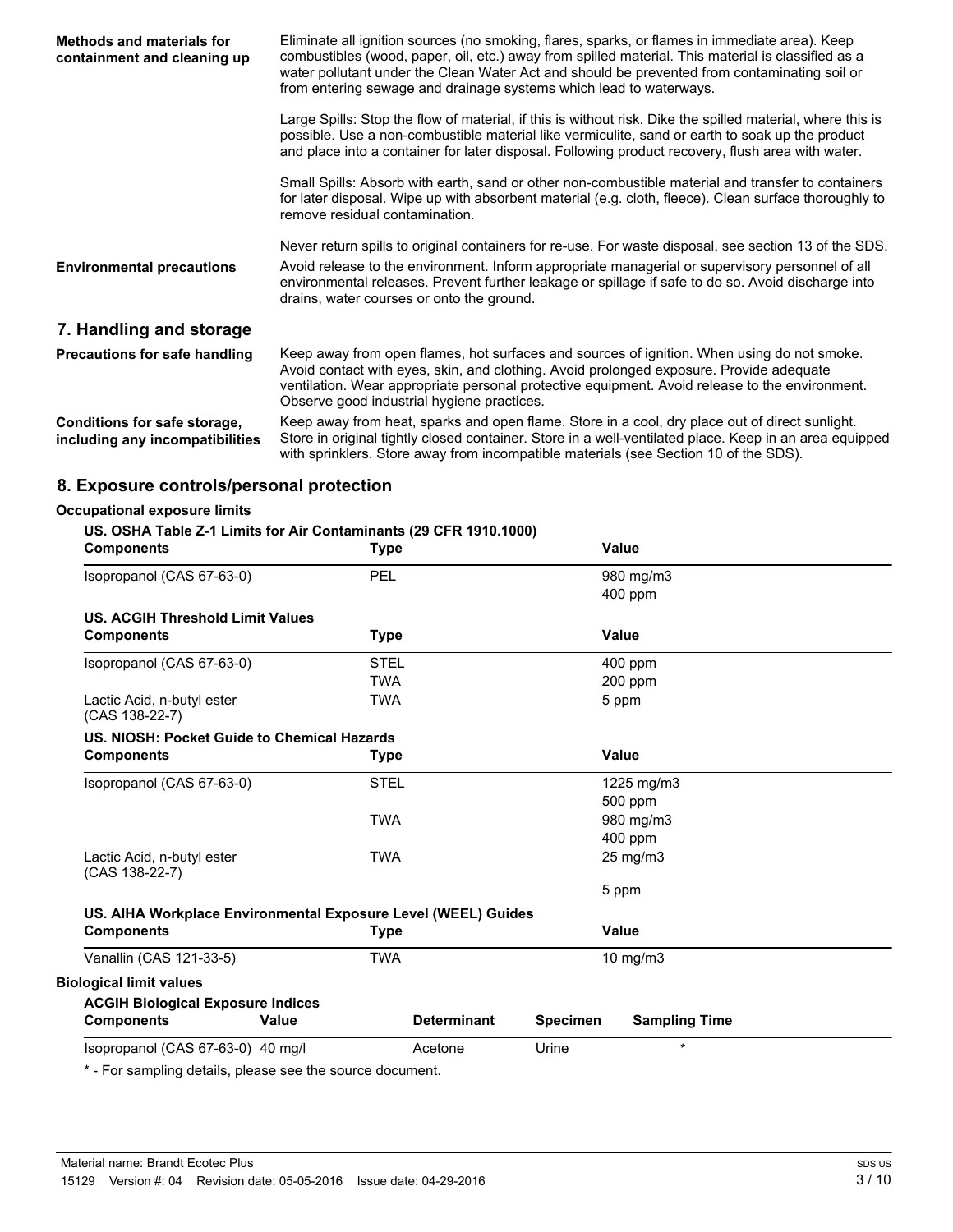| Appropriate engineering<br>controls      | Good general ventilation (typically 10 air changes per hour) should be used. Ventilation rates<br>should be matched to conditions. If applicable, use process enclosures, local exhaust ventilation,<br>or other engineering controls to maintain airborne levels below recommended exposure limits. If<br>exposure limits have not been established, maintain airborne levels to an acceptable level. Eye<br>wash facilities and emergency shower must be available when handling this product. |
|------------------------------------------|--------------------------------------------------------------------------------------------------------------------------------------------------------------------------------------------------------------------------------------------------------------------------------------------------------------------------------------------------------------------------------------------------------------------------------------------------------------------------------------------------|
|                                          | Individual protection measures, such as personal protective equipment                                                                                                                                                                                                                                                                                                                                                                                                                            |
| Eye/face protection                      | Wear safety glasses with side shields (or goggles).                                                                                                                                                                                                                                                                                                                                                                                                                                              |
| <b>Skin protection</b>                   |                                                                                                                                                                                                                                                                                                                                                                                                                                                                                                  |
| <b>Hand protection</b>                   | Wear appropriate chemical resistant gloves. Suitable gloves can be recommended by the glove<br>supplier.                                                                                                                                                                                                                                                                                                                                                                                         |
| Other                                    | Wear appropriate chemical resistant clothing.                                                                                                                                                                                                                                                                                                                                                                                                                                                    |
| <b>Respiratory protection</b>            | If engineering controls do not maintain airborne concentrations below recommended exposure<br>limits (where applicable) or to an acceptable level (in countries where exposure limits have not<br>been established), an approved respirator must be worn.                                                                                                                                                                                                                                        |
| <b>Thermal hazards</b>                   | Wear appropriate thermal protective clothing, when necessary.                                                                                                                                                                                                                                                                                                                                                                                                                                    |
| <b>General hygiene</b><br>considerations | When using do not smoke. Always observe good personal hygiene measures, such as washing<br>after handling the material and before eating, drinking, and/or smoking. Routinely wash work<br>clothing and protective equipment to remove contaminants.                                                                                                                                                                                                                                             |

## **9. Physical and chemical properties**

| <b>Appearance</b>                                 | Liquid.                       |
|---------------------------------------------------|-------------------------------|
| <b>Physical state</b>                             | Liquid.                       |
| Form                                              | Liquid.                       |
| Color                                             | Colourless to light yellow.   |
| Odor                                              | Rosemary                      |
| <b>Odor threshold</b>                             | Not available.                |
| рH                                                | Not available.                |
| Melting point/freezing point                      | Not available.                |
| Initial boiling point and boiling<br>range        | Not available.                |
| <b>Flash point</b>                                | 143.0 °F (61.7 °C) Closed Cup |
| <b>Evaporation rate</b>                           | Not available.                |
| <b>Flammability (solid, gas)</b>                  | Not applicable.               |
| Upper/lower flammability or explosive limits      |                               |
| Explosive limit - lower (%)                       | Not available.                |
| Explosive limit - upper (%)                       | Not available.                |
| Vapor pressure                                    | $0.29$ hPa                    |
| <b>Vapor density</b>                              | Not available.                |
| <b>Relative density</b>                           | 0.88 - 0.9 g/cm3 (typical)    |
| Solubility(ies)                                   |                               |
| Solubility (water)                                | < 2 % (Dispersible)           |
| <b>Partition coefficient</b><br>(n-octanol/water) | Not available.                |
| <b>Auto-ignition temperature</b>                  | 849.2 °F (454 °C)             |
| <b>Decomposition temperature</b>                  | Not available.                |
| <b>Viscosity</b>                                  | Not available.                |
| <b>Other information</b>                          |                               |
| <b>Explosive properties</b>                       | Not explosive.                |
| <b>Oxidizing properties</b>                       | Not oxidizing.                |
| pH in aqueous solution                            | 6 - 8 (1% Solution)           |
| Pounds per gallon                                 | 7.4 - 7.5 lb/gal (typical)    |
|                                                   |                               |

## **10. Stability and reactivity**

**Reactivity** The product is stable and non-reactive under normal conditions of use, storage and transport.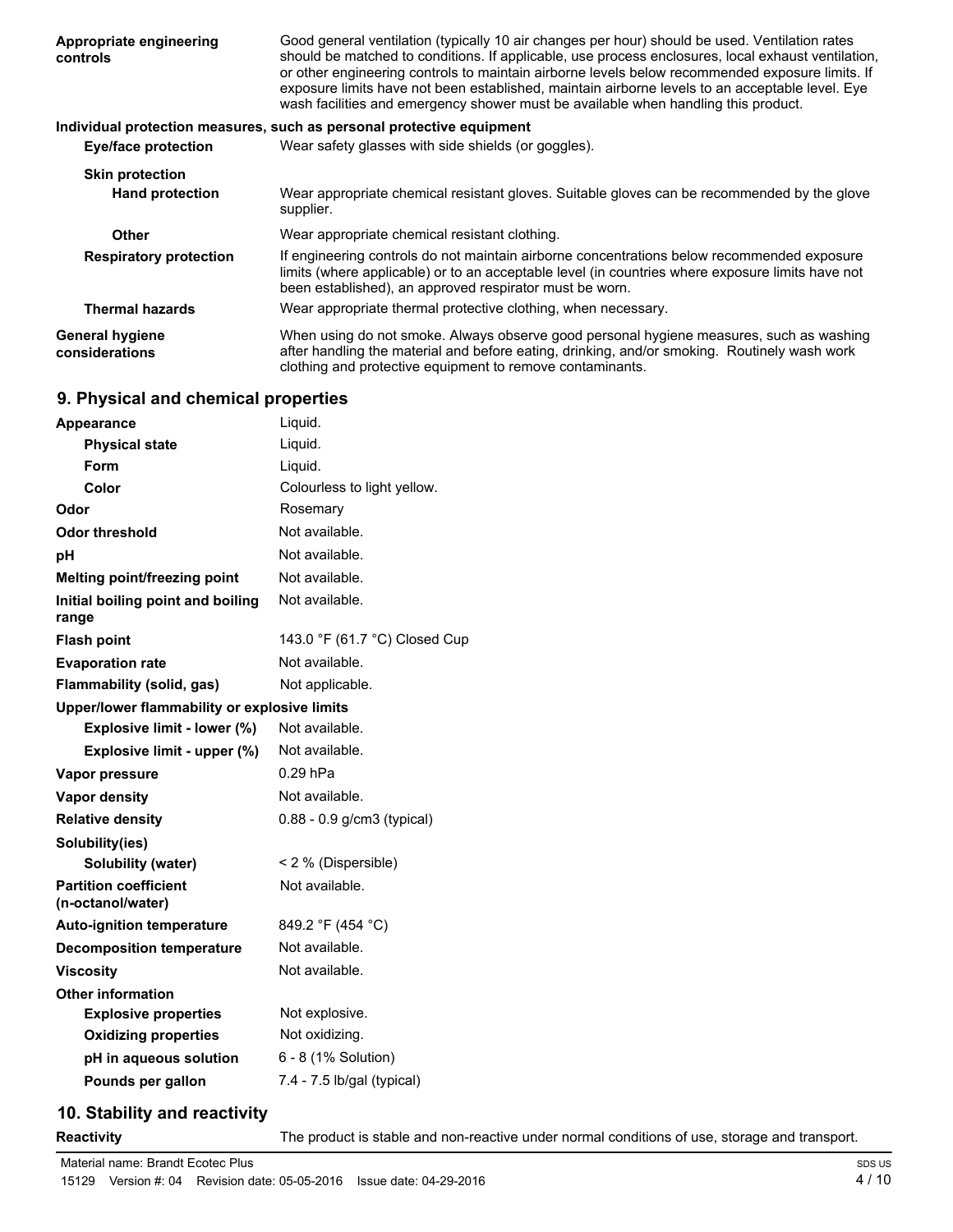| <b>Chemical stability</b>                    | Material is stable under normal conditions.                                                                                                       |
|----------------------------------------------|---------------------------------------------------------------------------------------------------------------------------------------------------|
| <b>Possibility of hazardous</b><br>reactions | No dangerous reaction known under conditions of normal use.                                                                                       |
| <b>Conditions to avoid</b>                   | Avoid heat, sparks, open flames and other ignition sources. Avoid temperatures exceeding the<br>flash point. Contact with incompatible materials. |
| Incompatible materials                       | Strong acids. Strong oxidizing agents.                                                                                                            |
| <b>Hazardous decomposition</b><br>products   | No hazardous decomposition products are known.                                                                                                    |

## **11. Toxicological information**

## **Information on likely routes of exposure**

| <b>Inhalation</b>                                                                     | Prolonged inhalation may be harmful.                                                                                                                                     |
|---------------------------------------------------------------------------------------|--------------------------------------------------------------------------------------------------------------------------------------------------------------------------|
| <b>Skin contact</b>                                                                   | Causes skin irritation.                                                                                                                                                  |
| Eye contact                                                                           | Causes eve irritation.                                                                                                                                                   |
| Ingestion                                                                             | Expected to be a low ingestion hazard.                                                                                                                                   |
| Symptoms related to the<br>physical, chemical and<br>toxicological<br>characteristics | Headache. Nausea, vomiting. Irritation of eyes. Exposed individuals may experience eye tearing,<br>redness, and discomfort. Skin irritation. May cause redness and pain. |

#### **Information on toxicological effects**

**Acute toxicity**

| <b>Product</b>                 | <b>Species</b> | <b>Test Results</b>   |
|--------------------------------|----------------|-----------------------|
| <b>Brandt Ecotec Plus</b>      |                |                       |
| <b>Acute</b>                   |                |                       |
| <b>Dermal</b>                  |                |                       |
| LD50                           | Rabbit         | 92754 mg/kg estimated |
|                                | Rat            | > 5000 mg/kg, 14 days |
| Oral                           |                |                       |
| LD50                           | Rat            | > 5000 mg/kg          |
| <b>Components</b>              | <b>Species</b> | <b>Test Results</b>   |
| Geraniol (CAS 106-24-1)        |                |                       |
| <b>Acute</b>                   |                |                       |
| <b>Dermal</b>                  |                |                       |
| LD50                           | Rabbit         | > 5000 mg/kg          |
| Oral                           |                |                       |
| LD50                           | Rat            | 3600 mg/kg            |
| Isopropanol (CAS 67-63-0)      |                |                       |
| <b>Acute</b>                   |                |                       |
| <b>Dermal</b>                  |                |                       |
| LD50                           | Rabbit         | 12800 mg/kg           |
| Oral                           |                |                       |
| LD50                           | Dog            | 4797 mg/kg            |
|                                | Mouse          | 3600 mg/kg            |
|                                | Rabbit         | 5.03 g/kg             |
|                                | Rat            | 4.7 g/kg              |
| Peppermint Oil (CAS 8006-90-4) |                |                       |
| <b>Acute</b>                   |                |                       |
| Oral                           |                |                       |
| LD50                           | Mouse          | 2490 mg/kg            |
|                                | Rat            | 2426 mg/kg            |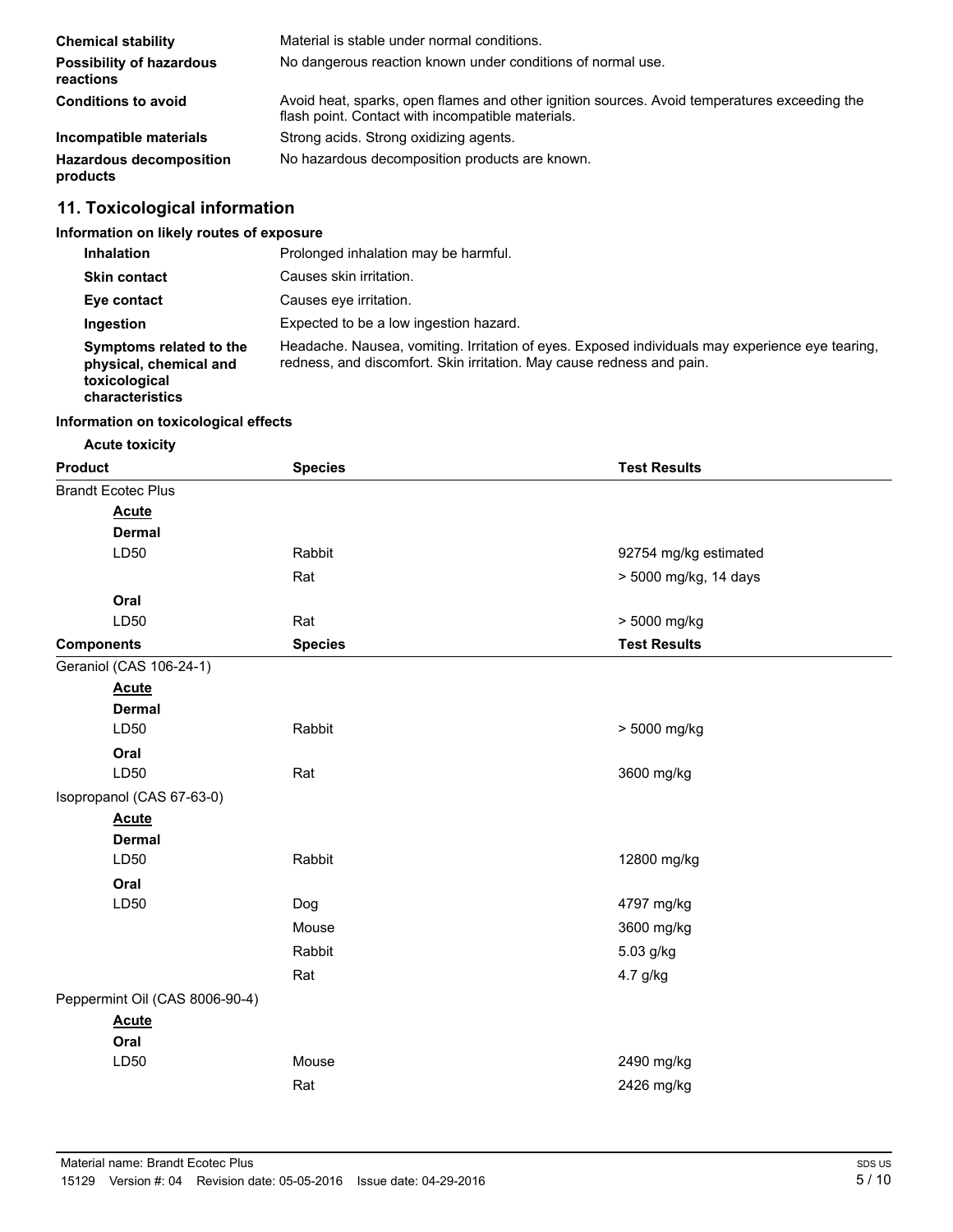| <b>Components</b>                                                             | <b>Species</b>                       |                                                                                          | <b>Test Results</b>               |  |
|-------------------------------------------------------------------------------|--------------------------------------|------------------------------------------------------------------------------------------|-----------------------------------|--|
| Vanallin (CAS 121-33-5)                                                       |                                      |                                                                                          |                                   |  |
| <u>Acute</u>                                                                  |                                      |                                                                                          |                                   |  |
| Oral                                                                          |                                      |                                                                                          |                                   |  |
| LD50                                                                          | Guinea pig                           |                                                                                          | 1400 mg/kg                        |  |
|                                                                               | Rat                                  |                                                                                          | 1580 mg/kg                        |  |
|                                                                               |                                      | * Estimates for product may be based on additional component data not shown.             |                                   |  |
| <b>Skin corrosion/irritation</b>                                              | Causes skin irritation.              |                                                                                          |                                   |  |
| Serious eye damage/eye<br>irritation                                          | Causes eye irritation.               |                                                                                          |                                   |  |
| Respiratory or skin sensitization                                             |                                      |                                                                                          |                                   |  |
| <b>Respiratory sensitization</b>                                              | Not a respiratory sensitizer.        |                                                                                          |                                   |  |
| <b>Skin sensitization</b>                                                     |                                      | This product is not expected to cause skin sensitization.                                |                                   |  |
| <b>Germ cell mutagenicity</b>                                                 | mutagenic or genotoxic.              | No data available to indicate product or any components present at greater than 0.1% are |                                   |  |
| Carcinogenicity                                                               |                                      | This product is not considered to be a carcinogen by IARC, ACGIH, NTP, or OSHA.          |                                   |  |
| IARC Monographs. Overall Evaluation of Carcinogenicity                        |                                      |                                                                                          |                                   |  |
| Not listed.<br>OSHA Specifically Regulated Substances (29 CFR 1910.1001-1050) |                                      |                                                                                          |                                   |  |
| Not regulated.<br>US. National Toxicology Program (NTP) Report on Carcinogens |                                      |                                                                                          |                                   |  |
| Not listed.                                                                   |                                      |                                                                                          |                                   |  |
| <b>Reproductive toxicity</b>                                                  |                                      | This product is not expected to cause reproductive or developmental effects.             |                                   |  |
| Specific target organ<br>toxicity - single exposure                           | Not classified.                      |                                                                                          |                                   |  |
| Specific target organ<br>toxicity - repeated<br>exposure                      | Not classified.                      |                                                                                          |                                   |  |
| <b>Aspiration hazard</b>                                                      | Not an aspiration hazard.            |                                                                                          |                                   |  |
| <b>Chronic effects</b>                                                        | Prolonged inhalation may be harmful. |                                                                                          |                                   |  |
| 12. Ecological information                                                    |                                      |                                                                                          |                                   |  |
| <b>Ecotoxicity</b>                                                            |                                      | Harmful to aquatic life with long lasting effects.                                       |                                   |  |
| <b>Product</b>                                                                |                                      | <b>Species</b>                                                                           | <b>Test Results</b>               |  |
| <b>Brandt Ecotec Plus</b>                                                     |                                      |                                                                                          |                                   |  |
| <b>Aquatic</b>                                                                |                                      |                                                                                          |                                   |  |
| Crustacea                                                                     | <b>EC50</b>                          | Daphnia                                                                                  | 753.1184 mg/l, 48 hours estimated |  |
| Fish                                                                          | <b>LC50</b>                          | <b>Fish</b>                                                                              | 42.16 mg/l, 96 hours estimated    |  |
| <b>Components</b>                                                             |                                      | <b>Species</b>                                                                           | <b>Test Results</b>               |  |
| Geraniol (CAS 106-24-1)                                                       |                                      |                                                                                          |                                   |  |
| <b>Aquatic</b>                                                                |                                      |                                                                                          |                                   |  |
| Fish                                                                          | <b>LC50</b>                          | Brown trout (Salmo trutta)                                                               | 2.3 - 3 mg/l, 96 hours            |  |
| Isopropanol (CAS 67-63-0)                                                     |                                      |                                                                                          |                                   |  |
| <b>Aquatic</b>                                                                |                                      |                                                                                          |                                   |  |
| Fish                                                                          | LC50                                 | Bluegill (Lepomis macrochirus)                                                           | > 1400 mg/l, 96 hours             |  |
| Lactic Acid, n-butyl ester (CAS 138-22-7)                                     |                                      |                                                                                          |                                   |  |
| <b>Aquatic</b>                                                                |                                      |                                                                                          |                                   |  |
| Crustacea                                                                     | <b>EC50</b>                          | Water flea (Daphnia magna)                                                               | 320 - 399 mg/l, 48 hours          |  |

Fish LC50 Zebra danio (Danio rerio) 56 - 100 mg/l, 96 hours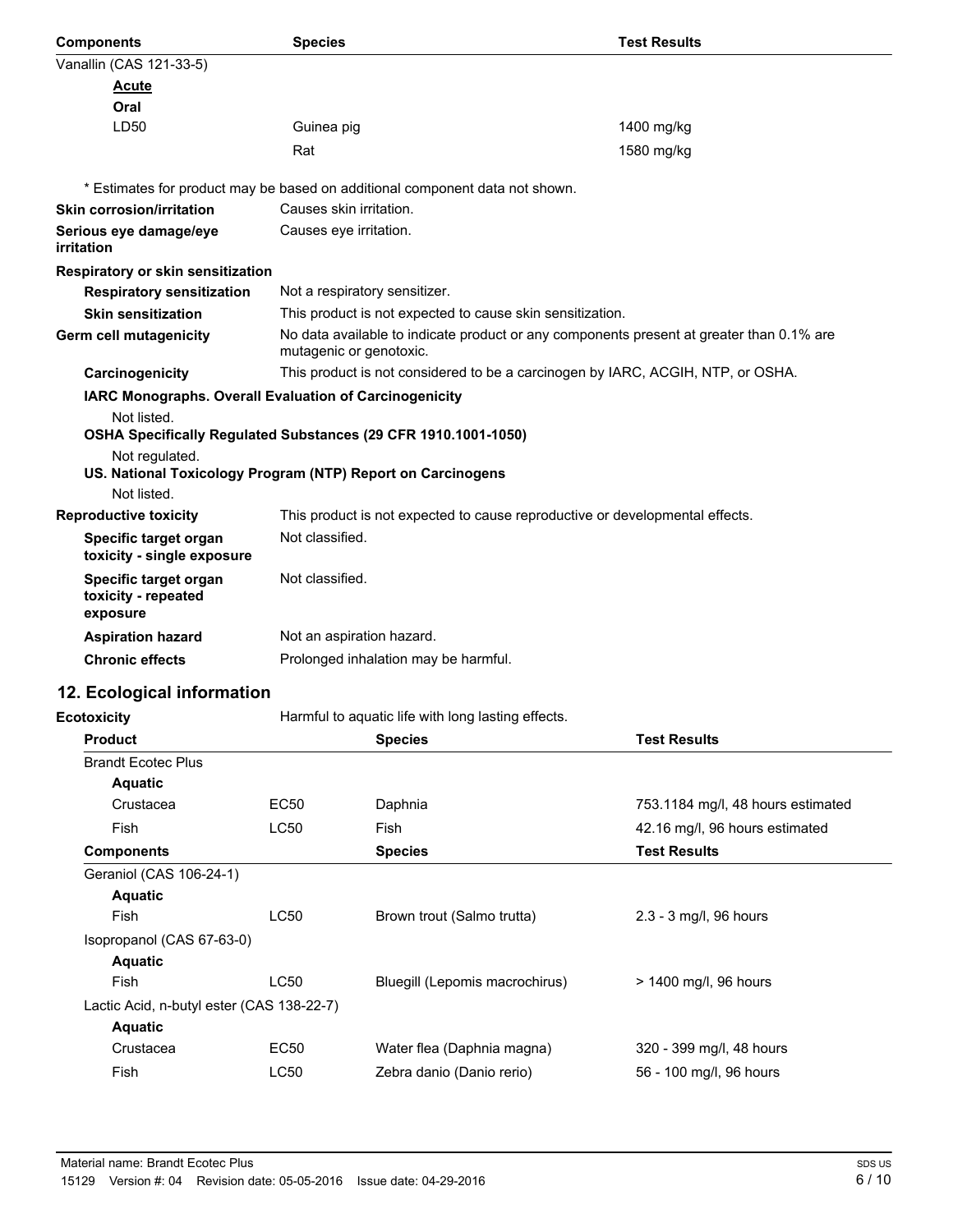| <b>Components</b>                                                            | <b>Species</b>          |                                                                                                                                                                                                                                                                                                                                                   | <b>Test Results</b> |  |  |
|------------------------------------------------------------------------------|-------------------------|---------------------------------------------------------------------------------------------------------------------------------------------------------------------------------------------------------------------------------------------------------------------------------------------------------------------------------------------------|---------------------|--|--|
| Vanallin (CAS 121-33-5)                                                      |                         |                                                                                                                                                                                                                                                                                                                                                   |                     |  |  |
| <b>Aquatic</b>                                                               |                         |                                                                                                                                                                                                                                                                                                                                                   |                     |  |  |
| Fish                                                                         | <b>LC50</b>             | Fathead minnow (Pimephales promelas) 53 - 61.3 mg/l, 96 hours                                                                                                                                                                                                                                                                                     |                     |  |  |
|                                                                              |                         | * Estimates for product may be based on additional component data not shown.                                                                                                                                                                                                                                                                      |                     |  |  |
| <b>Persistence and degradability</b>                                         |                         | No data is available on the degradability of this product.                                                                                                                                                                                                                                                                                        |                     |  |  |
| <b>Bioaccumulative potential</b>                                             |                         |                                                                                                                                                                                                                                                                                                                                                   |                     |  |  |
| Partition coefficient n-octanol / water (log Kow)<br>Isopropanol<br>Vanallin |                         | 0.05<br>1.37                                                                                                                                                                                                                                                                                                                                      |                     |  |  |
| <b>Mobility in soil</b>                                                      | No data available.      |                                                                                                                                                                                                                                                                                                                                                   |                     |  |  |
| Other adverse effects                                                        |                         | No other adverse environmental effects (e.g. ozone depletion, photochemical ozone creation<br>potential, endocrine disruption, global warming potential) are expected from this component.                                                                                                                                                        |                     |  |  |
| 13. Disposal considerations                                                  |                         |                                                                                                                                                                                                                                                                                                                                                   |                     |  |  |
| <b>Disposal instructions</b>                                                 |                         | Collect and reclaim or dispose in sealed containers at licensed waste disposal site. Do not allow<br>this material to drain into sewers/water supplies. Do not contaminate ponds, waterways or ditches<br>with chemical or used container. Dispose of contents/container in accordance with<br>local/regional/national/international regulations. |                     |  |  |
| Local disposal regulations                                                   |                         | Dispose in accordance with all applicable regulations.                                                                                                                                                                                                                                                                                            |                     |  |  |
| Hazardous waste code                                                         | disposal company.       | The waste code should be assigned in discussion between the user, the producer and the waste                                                                                                                                                                                                                                                      |                     |  |  |
| Waste from residues / unused<br>products                                     | Disposal instructions). | Dispose of in accordance with local regulations. Empty containers or liners may retain some<br>product residues. This material and its container must be disposed of in a safe manner (see:                                                                                                                                                       |                     |  |  |
| <b>Contaminated packaging</b>                                                | disposal.               | Since emptied containers may retain product residue, follow label warnings even after container is<br>emptied. Empty containers should be taken to an approved waste handling site for recycling or                                                                                                                                               |                     |  |  |

## **14. Transport information**

**DOT**

| UN number                    | UN1993                                                                                                                     |
|------------------------------|----------------------------------------------------------------------------------------------------------------------------|
| UN proper shipping name      | Combustible Liquid                                                                                                         |
| Transport hazard class(es)   |                                                                                                                            |
| <b>Class</b>                 | Combustible Liquid                                                                                                         |
| <b>Subsidiary risk</b>       |                                                                                                                            |
| Label(s)                     | 3                                                                                                                          |
| Packing group                | Ш                                                                                                                          |
| <b>Environmental hazards</b> |                                                                                                                            |
| <b>Marine pollutant</b>      | No.                                                                                                                        |
|                              | Special precautions for user Read safety instructions, SDS and emergency procedures before handling.                       |
| <b>Special provisions</b>    | B1, B52, IB3, T4, TP1, TP29                                                                                                |
| <b>Packaging exceptions</b>  | 150                                                                                                                        |
| Packaging non bulk           | 203                                                                                                                        |
| Packaging bulk               | 242                                                                                                                        |
|                              | Combustible liquids in non-bulk packaging, which are not a hazardous substance, hazardous waste, or a marine pollutant are |

Combustible liquids in non-bulk packaging, which are not a hazardous substance, hazardous waste, or a marine pollutant are not subject to the hazardous materials regulation (173.150(f)(2)).

**IATA**

| UN number<br>UN proper shipping name<br>Transport hazard class(es) | UN3082<br>Environmentally hazardous substance, liquid, n.o.s. (Rosemary Oil, Geraniol)               |
|--------------------------------------------------------------------|------------------------------------------------------------------------------------------------------|
| <b>Class</b>                                                       | 9                                                                                                    |
| Subsidiary risk                                                    | -                                                                                                    |
| Packing group                                                      | Ш                                                                                                    |
| <b>Environmental hazards</b>                                       | Yes                                                                                                  |
| <b>ERG Code</b>                                                    | 9L                                                                                                   |
|                                                                    | Special precautions for user Read safety instructions, SDS and emergency procedures before handling. |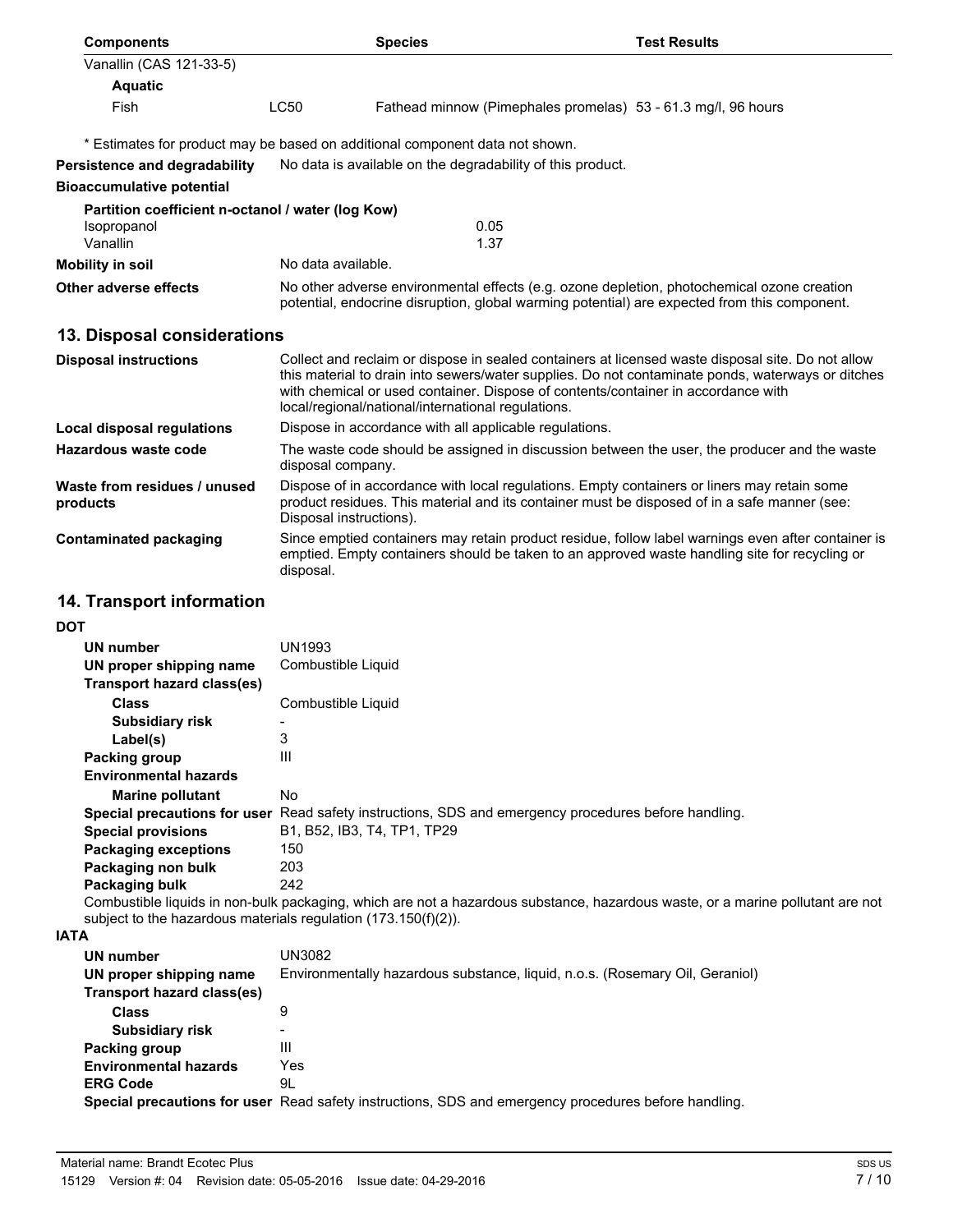| <b>Other information</b>        |                                                                                                          |
|---------------------------------|----------------------------------------------------------------------------------------------------------|
| Passenger and cargo<br>aircraft | Allowed with restrictions.                                                                               |
| Cargo aircraft only             | Allowed with restrictions.                                                                               |
| <b>IMDG</b>                     |                                                                                                          |
| UN number                       | UN3082                                                                                                   |
| UN proper shipping name         | ENVIRONMENTALLY HAZARDOUS SUBSTANCE, LIQUID, N.O.S. (Rosemary Oil, Geraniol),<br><b>MARINE POLLUTANT</b> |
| Transport hazard class(es)      |                                                                                                          |
| <b>Class</b>                    | 9                                                                                                        |
| <b>Subsidiary risk</b>          |                                                                                                          |
| Packing group                   | Ш                                                                                                        |
| <b>Environmental hazards</b>    |                                                                                                          |
| <b>Marine pollutant</b>         | <b>Yes</b>                                                                                               |
| EmS                             | $F-A. S-F$                                                                                               |
|                                 | Special precautions for user Read safety instructions, SDS and emergency procedures before handling.     |

#### **IATA; IMDG**



**Marine pollutant**



**General information**

Combustible liquids in non-bulk packaging, which are not a hazardous substance, hazardous waste, or a marine pollutant are not subject to the hazardous materials regulation (173.150(f)(2)).

## **15. Regulatory information**

| US federal regulations                                      | This product is a "Hazardous Chemical" as defined by the OSHA Hazard Communication<br>Standard, 29 CFR 1910, 1200.   |  |  |
|-------------------------------------------------------------|----------------------------------------------------------------------------------------------------------------------|--|--|
|                                                             | TSCA Section 12(b) Export Notification (40 CFR 707, Subpt. D)                                                        |  |  |
| Not regulated.                                              |                                                                                                                      |  |  |
| <b>CERCLA Hazardous Substance List (40 CFR 302.4)</b>       |                                                                                                                      |  |  |
| Isopropanol (CAS 67-63-0)                                   | Listed.                                                                                                              |  |  |
| <b>SARA 304 Emergency release notification</b>              |                                                                                                                      |  |  |
| Not regulated.                                              |                                                                                                                      |  |  |
|                                                             | OSHA Specifically Regulated Substances (29 CFR 1910.1001-1050)                                                       |  |  |
| Not regulated.                                              |                                                                                                                      |  |  |
| Superfund Amendments and Reauthorization Act of 1986 (SARA) |                                                                                                                      |  |  |
| <b>Hazard categories</b>                                    | Immediate Hazard - Yes<br>Delayed Hazard - No<br>Fire Hazard - Yes<br>Pressure Hazard - No<br>Reactivity Hazard - No |  |  |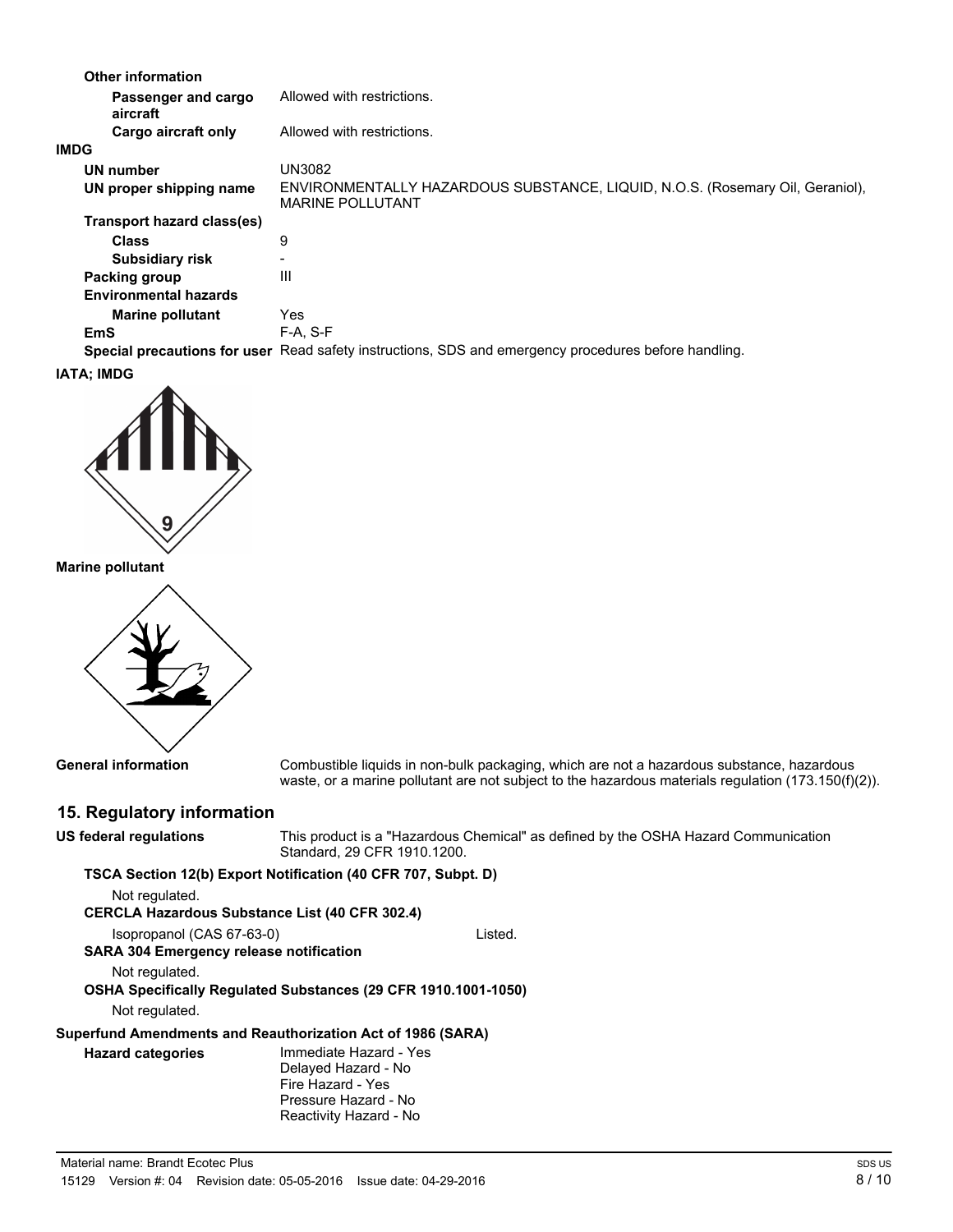| <b>SARA 302 Extremely hazardous substance</b><br>Not listed.                                                                          |                                           |                                                            |                                                                                                                          |                        |
|---------------------------------------------------------------------------------------------------------------------------------------|-------------------------------------------|------------------------------------------------------------|--------------------------------------------------------------------------------------------------------------------------|------------------------|
| SARA 311/312 Hazardous<br>chemical                                                                                                    | No                                        |                                                            |                                                                                                                          |                        |
| SARA 313 (TRI reporting)                                                                                                              |                                           |                                                            |                                                                                                                          |                        |
| <b>Chemical name</b>                                                                                                                  |                                           | <b>CAS number</b>                                          | % by wt.                                                                                                                 |                        |
| Isopropanol                                                                                                                           |                                           | 67-63-0                                                    | $1 - 3$                                                                                                                  |                        |
| Other federal regulations                                                                                                             |                                           |                                                            |                                                                                                                          |                        |
| Clean Air Act (CAA) Section 112 Hazardous Air Pollutants (HAPs) List                                                                  |                                           |                                                            |                                                                                                                          |                        |
| Not regulated.                                                                                                                        |                                           |                                                            |                                                                                                                          |                        |
| Clean Air Act (CAA) Section 112(r) Accidental Release Prevention (40 CFR 68.130)                                                      |                                           |                                                            |                                                                                                                          |                        |
| Not regulated.                                                                                                                        |                                           |                                                            |                                                                                                                          |                        |
| <b>Safe Drinking Water Act</b><br>(SDWA)                                                                                              | Not regulated.                            |                                                            |                                                                                                                          |                        |
|                                                                                                                                       |                                           |                                                            | FEMA Priority Substances Respiratory Health and Safety in the Flavor Manufacturing Workplace                             |                        |
| Isopropanol (CAS 67-63-0)                                                                                                             |                                           | Low priority                                               |                                                                                                                          |                        |
|                                                                                                                                       | Lactic Acid, n-butyl ester (CAS 138-22-7) |                                                            | Other Flavoring Substances with OSHA PEL's                                                                               |                        |
| US state regulations                                                                                                                  |                                           |                                                            |                                                                                                                          |                        |
| US. California Controlled Substances. CA Department of Justice (California Health and Safety Code Section 11100)                      |                                           |                                                            |                                                                                                                          |                        |
| Not listed.<br>US. California. Candidate Chemicals List. Safer Consumer Products Regulations (Cal. Code Regs, tit. 22, 69502.3, subd. |                                           |                                                            |                                                                                                                          |                        |
| (a)<br>Isopropanol (CAS 67-63-0)                                                                                                      |                                           |                                                            |                                                                                                                          |                        |
| US. Massachusetts RTK - Substance List                                                                                                |                                           |                                                            |                                                                                                                          |                        |
| Isopropanol (CAS 67-63-0)<br>Lactic Acid, n-butyl ester (CAS 138-22-7)                                                                |                                           |                                                            |                                                                                                                          |                        |
| US. New Jersey Worker and Community Right-to-Know Act                                                                                 |                                           |                                                            |                                                                                                                          |                        |
| Isopropanol (CAS 67-63-0)                                                                                                             |                                           |                                                            |                                                                                                                          |                        |
| Lactic Acid, n-butyl ester (CAS 138-22-7)                                                                                             |                                           |                                                            |                                                                                                                          |                        |
| US. Pennsylvania Worker and Community Right-to-Know Law                                                                               |                                           |                                                            |                                                                                                                          |                        |
| Isopropanol (CAS 67-63-0)<br>Lactic Acid, n-butyl ester (CAS 138-22-7)                                                                |                                           |                                                            |                                                                                                                          |                        |
| <b>US. Rhode Island RTK</b>                                                                                                           |                                           |                                                            |                                                                                                                          |                        |
| Isopropanol (CAS 67-63-0)                                                                                                             |                                           |                                                            |                                                                                                                          |                        |
| US. California Proposition 65                                                                                                         |                                           |                                                            |                                                                                                                          |                        |
| any chemicals currently listed as carcinogens or reproductive toxins.                                                                 |                                           |                                                            | California Safe Drinking Water and Toxic Enforcement Act of 1986 (Proposition 65): This material is not known to contain |                        |
| International Inventories                                                                                                             |                                           |                                                            |                                                                                                                          |                        |
| Country(s) or region                                                                                                                  | Inventory name                            |                                                            |                                                                                                                          | On inventory (yes/no)* |
| Australia                                                                                                                             |                                           | Australian Inventory of Chemical Substances (AICS)         |                                                                                                                          | Yes                    |
| Canada                                                                                                                                | Domestic Substances List (DSL)            |                                                            |                                                                                                                          | Yes                    |
| Canada                                                                                                                                | Non-Domestic Substances List (NDSL)       |                                                            |                                                                                                                          | No                     |
| China                                                                                                                                 |                                           | Inventory of Existing Chemical Substances in China (IECSC) |                                                                                                                          | Yes                    |
| Europe                                                                                                                                | Substances (EINECS)                       | European Inventory of Existing Commercial Chemical         |                                                                                                                          | No                     |
| Europe                                                                                                                                |                                           | European List of Notified Chemical Substances (ELINCS)     |                                                                                                                          | No                     |
| Japan                                                                                                                                 |                                           | Inventory of Existing and New Chemical Substances (ENCS)   |                                                                                                                          | No                     |
| Korea                                                                                                                                 | Existing Chemicals List (ECL)             |                                                            |                                                                                                                          | Yes                    |
| New Zealand                                                                                                                           | New Zealand Inventory                     |                                                            |                                                                                                                          | Yes                    |
| Philippines                                                                                                                           | (PICCS)                                   | Philippine Inventory of Chemicals and Chemical Substances  |                                                                                                                          | Yes                    |
| United States & Puerto Rico                                                                                                           |                                           | Toxic Substances Control Act (TSCA) Inventory              |                                                                                                                          | Yes                    |

\*A "Yes" indicates that all components of this product comply with the inventory requirements administered by the governing country(s) A "No" indicates that one or more components of the product are not listed or exempt from listing on the inventory administered by the governing country(s).